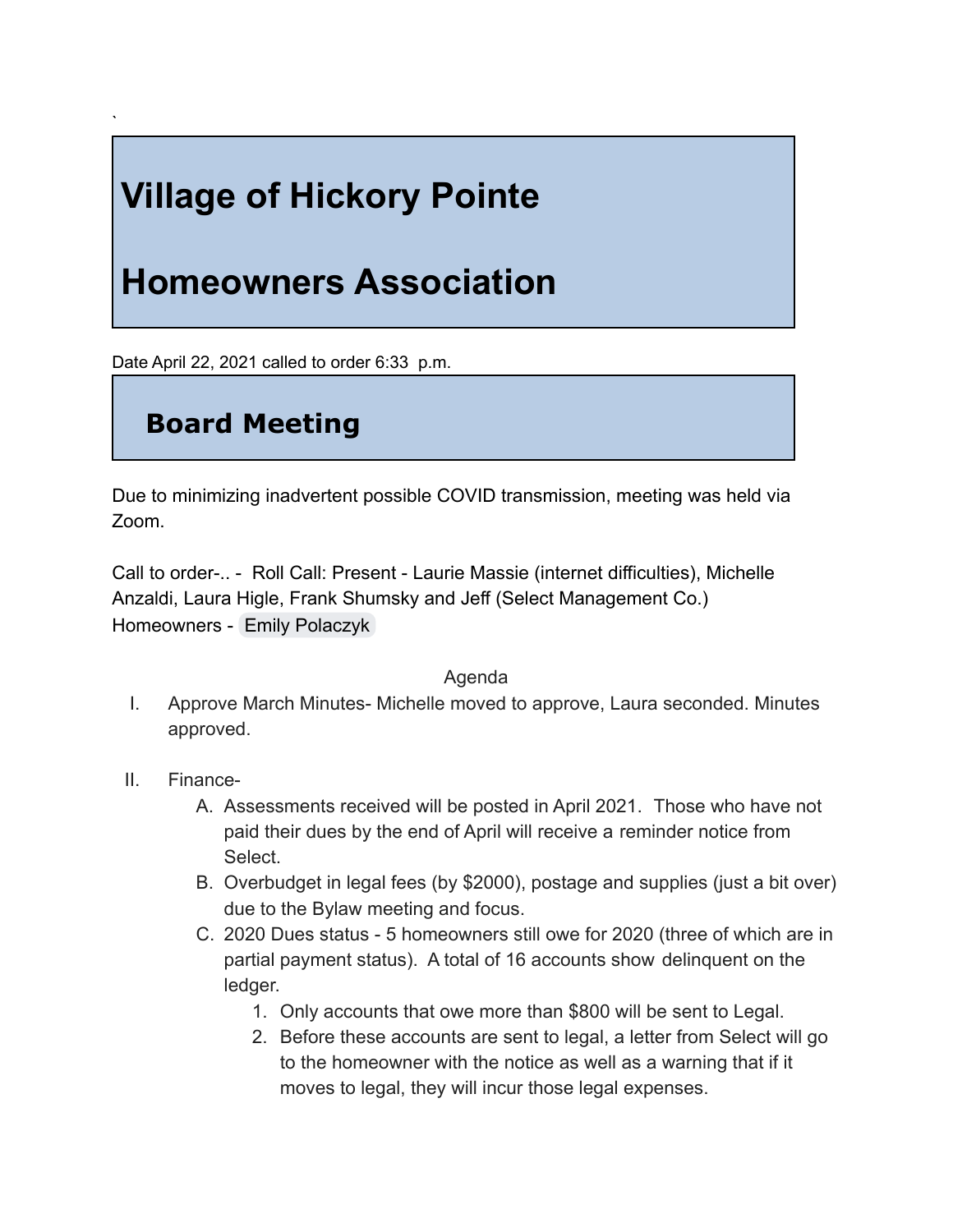- 3. Homeowners who still owe 2021 dues as of May 1 will begin to start receiving overdue notices from Select.
- 4. The Association is willing to take payment plans to help individuals become current. Select's letters will also remind and offer this to the homeowner.
- 5. The Board wishes to review the late notice from Select before it is sent out.
- 6. Michelle stated she will also review the status of these accounts.
- II. Infrastructure work Detention Pond/System
	- A. Catch Basins- (12 -20 remaining) -Completion of the SW quadrant still needs to be completed. (Northern quadrants do not have sumps.)
	- B. Laura asked for a plan / date that we wanted to target. Select Management stated it's not possible, but will continue to "keep after" this company. Laurie offered to also reach out to the company.
- III. Communication with homeowners:
	- A. Select sent out an information packet about dues to homeowners. Some were confused and reached out to Select and/or the Board.
	- B. All those who reached out to Select or the Board were responded to.
	- C. The packet that was sent in mid April should be the packet sent out in January to inform all homeowners of payment options and how to pay.
- IV. Pool
	- A. New guidelines will require attendants to monitor 50% capacity; someone to monitor social distancing; sanitize frequently touched surfaces (gate, door handles, tables, chairs etc.).
	- B. Laurie proposed a mailing to homeowners indicating the need to fill these positions in order to open the pool and if anyone was interested in these positions.
	- C. Michelle suggested considering using "Kelly Staffing" and posting on a college job board.
	- D. Jeff shared he attended a webinar with 40 people who all expressed concern about finding staff to fill the positions the County is requiring for public pools. Jeff also contacted some companies that provide services for pools but they are not able to fill these positions as well. Jeff said the few pools who were able to open last year could only do so with volunteers. Jeff also shared the difficulty of "no show" staff or staff calling off.
	- E. Michelle shared a pool community that used an app with scheduling slots (two hour time frames). This is also how Ann Arbor managed their pool attendance. This would still require staff to monitor and perform the cleaning functions.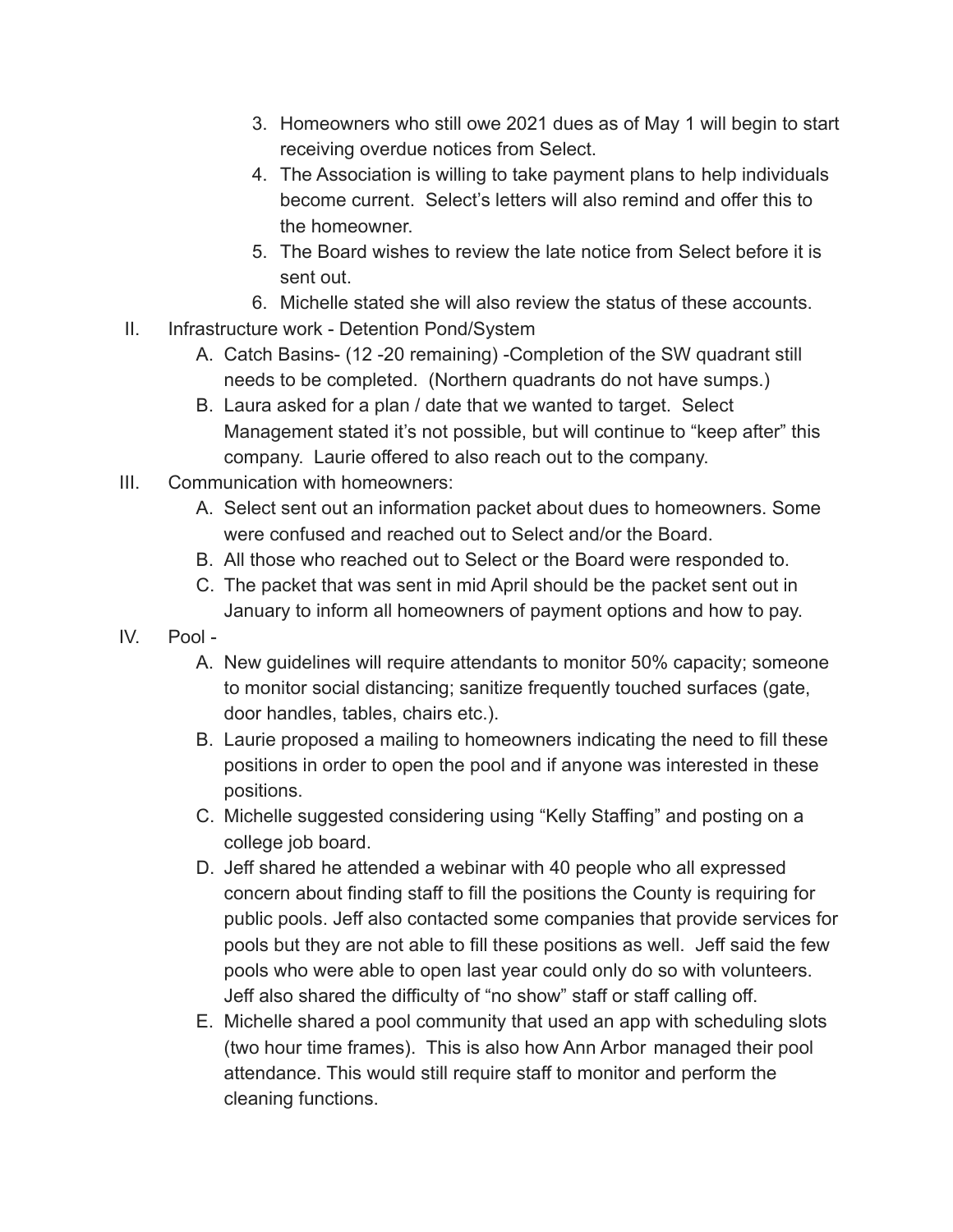- F. We require a permit to open the pool which usually is sent to us based on the previous pool's inspection. Since that didn't happen last year, the state denied our permit for 2021. We will need to prepare the pool, pass inspection and then apply for a permit from the State.
- G. Laurie will draft a letter with Jeff to send to homeowners asking them to help.
	- 1. Letter will go out by May 1
	- 2. Deadline for homeowners to respond will be May 15
- H. Board discussed preparing the pool no matter if we are able to open or not.
	- 1. Once the Board makes the decision to try to open the pool, Jeff begins the process to open the pool, the inspection and then proceed with the permit. However, that process will take a while.
	- 2. Knowing that this process will cost money and yet we don't know if we can "staff" the pool, we do know that at least need an inspection to get the permit for next year.
	- 3. The Board agreed to move forward with opening the pool and hoping we will also have homeowners to assist with the required monitoring/ staffing.
	- 4. Jeff will move forward and begin the process.
- I. Laurie also pointed out that we need to hire someone to clean the bathrooms.
- V. Landscaping-
	- A. Spring fertilization- Laurie asked Select about this. It's part of the contract with CQC and Jeff will share status.
	- B. A homeowner shared Poison Ivy is encroaching on their property. Jeff and CQC will review this.
- VI. Update on Legal- Collections No concerns or updates at this time and it is being monitored.
	- A. Delinquent accounts (See finance).
	- B. One remaining shed remains though a letter went out April 13 with a deadline of April 26 for shed removal.
	- C. Michelle and Laurie reviewed ledgers and made a baseline decision. The full board met and decided to waive legal fees on 5 accounts up to the point when the homeowner did not meet the deadline to remove the shed. If the homeowner misses the deadline the issue is sent to legal, and the homeowner will incur the costs. At this time 1 shed still remains and the homeowner has until April 26th to remove the shed.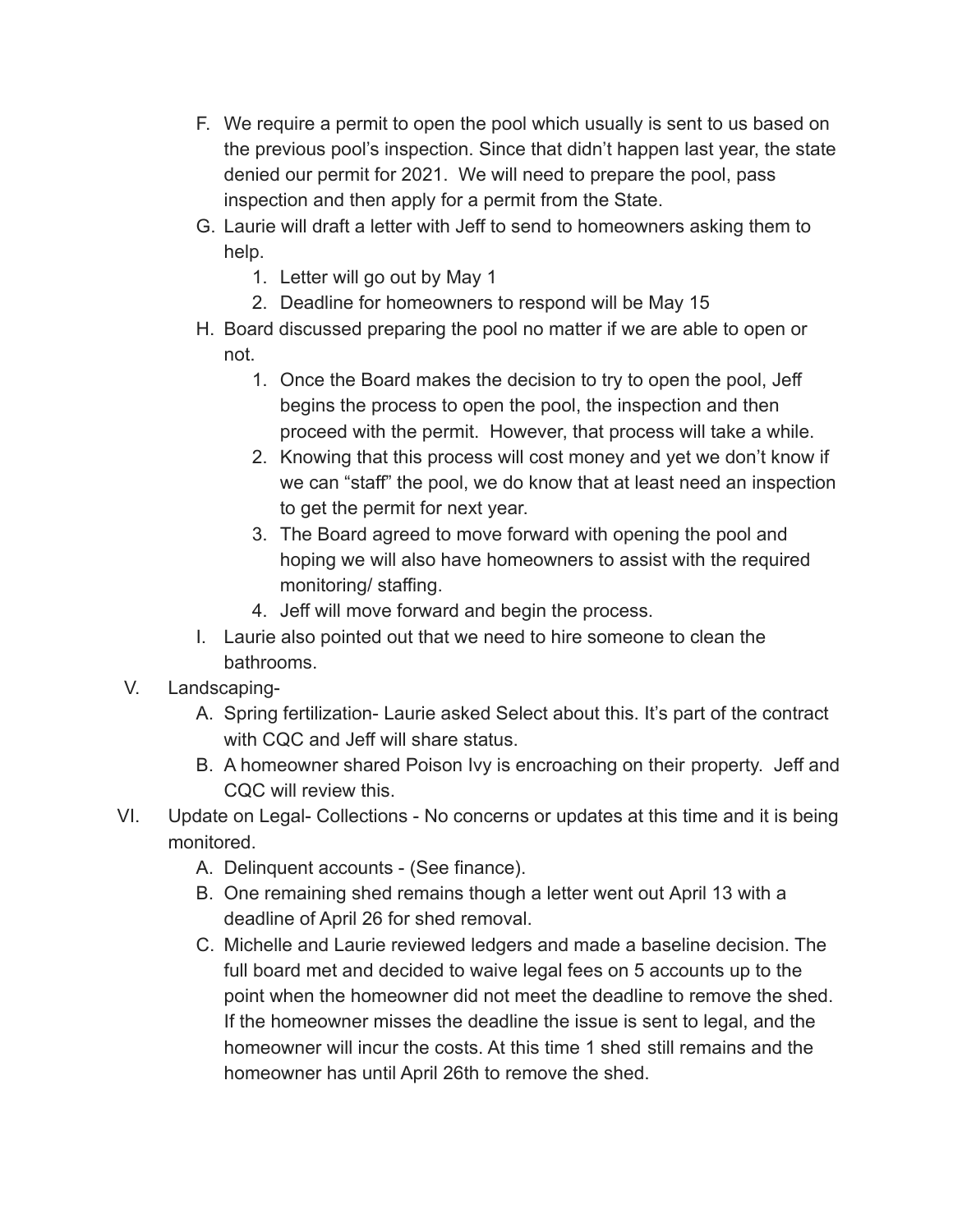VIII. Bylaws -

- A. The Board and informal group will continue to discuss resuming in mid May.
- B. Will resume and then review feedback received by email.
- C. We will schedule the next "informal by law meeting" at our VOHP Board meeting on May 6 (not clear if it will be via Zoom or in person)..
- D. Michelle will email Kate and Chris and bring them up to date.
- IX. New Business-
	- A. Annual Meeting- Homeowner's Association will have to wait until the Governor's Orders are lifted and CDC guidelines allow for a large gathering (capacity will at least have to be 100 or more likely 258?).
	- B. New Homeowner letter will be developed and proposed by Frank. *(Frank's draft of a letter for new homeowners - review. (Highlights indicate to check if the letter has these items or refers to where information regarding these items are located.) The welcome letter could include pool rules, by-laws, risk of detention pond, being responsible regarding your dog's feces, location of FAQs, website, shoveling sidewalks, etc.. This will be moved as a project to do after the annual meeting.)*
	- C. Frank will share ideas for minimizing mosquito population around the detention pond. The group discussed non chemical options including bat houses.
	- D. Asphalt paths need to be evaluated not clear this will occur now.
	- E. Sign replacement to be followed up on based on costs and priorities.
		- a. Common areas should be clearly identified
		- b. Signs should be relatively nice
		- c. Need to identify which and where and how much
	- F. We did have an offer from a homeowner to chair the Architectural Committee. Laura will reach out and speak with her.
	- G. Frank brought up concerns about sidewalks in the subdivision. Board discussed homeowner's responsibilities though some sidewalks border common areas which is the Association's responsibility.
		- a. Laurie asked Select to walk and identify sidewalks that need repaired that are the association's responsibility.
		- b. Laurie shared with Frank that if an area is dangerous he can report to the Township and suggest to walk the subdivision.
	- H. Group discussed cars that block sidewalks. Michelle will notify the new Township enforcement individual.